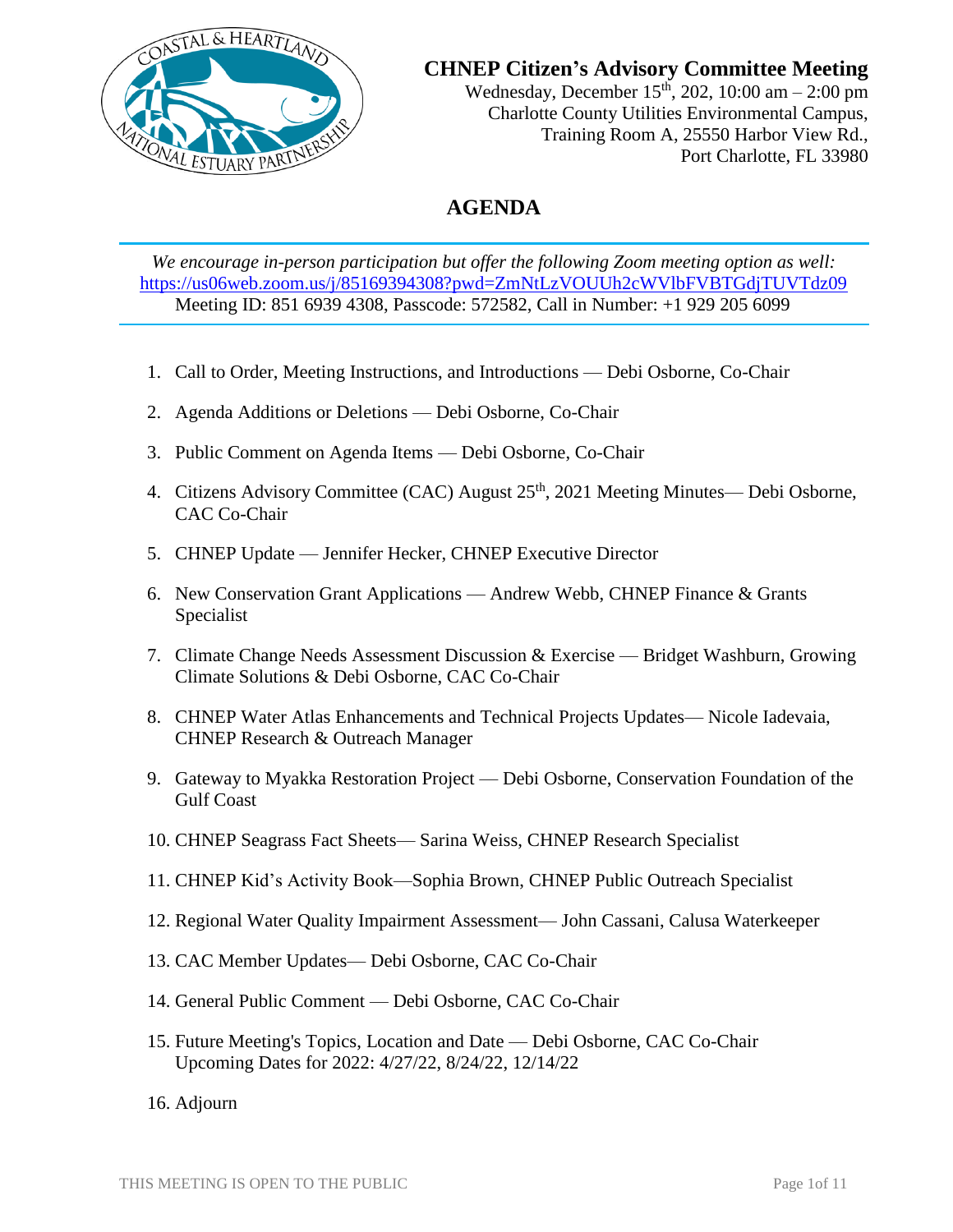### **1. CALL TO ORDER AND INTRODUCTIONS**

After CAC Co-Chair calls meeting to order, members will introduce themselves.

#### **2**. **AGENDA ADDITIONS OR DELETIONS**

CAC Co-Chair will review the agenda and then call for any additions or deletions to it by the CAC membership.

### **3**. **PUBLIC COMMENT ON AGENDA ITEMS**

Each participating member of the public is afforded up to 3 minutes total to speak on agenda topics only at this point in the meeting.

### **4. CITIZEN'S ADVISORY COMMITTEE (CAC) MEETING MINUTES**

CAC Co-Chair will call for any additions or revisions to the August  $25<sup>th</sup>$ , 2021 draft minutes by the CAC membership.

| <b>Recommendation:</b> | Approve the minutes from August $25th$ , 2021 meeting.    |
|------------------------|-----------------------------------------------------------|
| <b>Attachment:</b>     | Draft August 25 <sup>th</sup> , 2021 CAC Meeting Minutes. |

### **5. CHNEP UPDATE**

The following represents program activity highlights since the beginning of the last Management Conference cycle to the beginning of this one.

#### Program administration

- Invited to and drafted grant proposal, working together with the City of Punta Gorda Urban Design division and The Nature Conservancy, to submit to the Florida Department of Environmental Protection Resilient Florida Program for the "Tiki Point Living Shoreline Restoration Project".
- Planned and executed both Management Committee Meeting (9/10) and the Policy Committee meeting (9/23) Management Conference meetings; including lining up presenters, drafting agenda packets, create PowerPoints, drafting minutes, etc.
- Submitted finalized Quality Assurance Project Plan (QAPP) to EPA for 'Cyanobacteria Rapid Response Pilot Project' and received EPA approval on (9/28)
- Reviewed EPA Climate Ready Coasts document

### CHNEP financial contributions

- Sent customized invoice letters and information packets to City & County partners who contribute to the CHNEP, on November  $12<sup>th</sup> 2021$ , providing an overview of what value & projects CHNEP provides to their areas. This is sent during the fall for FY22 CHNEP annual partner contributions that are approved by the Policy Committee.
- \$493.30 in small individual private donations from private citizens since last cycle.

#### Grants submitted and/or awarded

- 4 Conservation grant applications received that will be presented at the upcoming CAC meeting in December.
- Awarded a Charlotte County Marine Advisory Committee Grant in the amount of \$5,000 for CHNEP Environmental Watershed Education Outreach.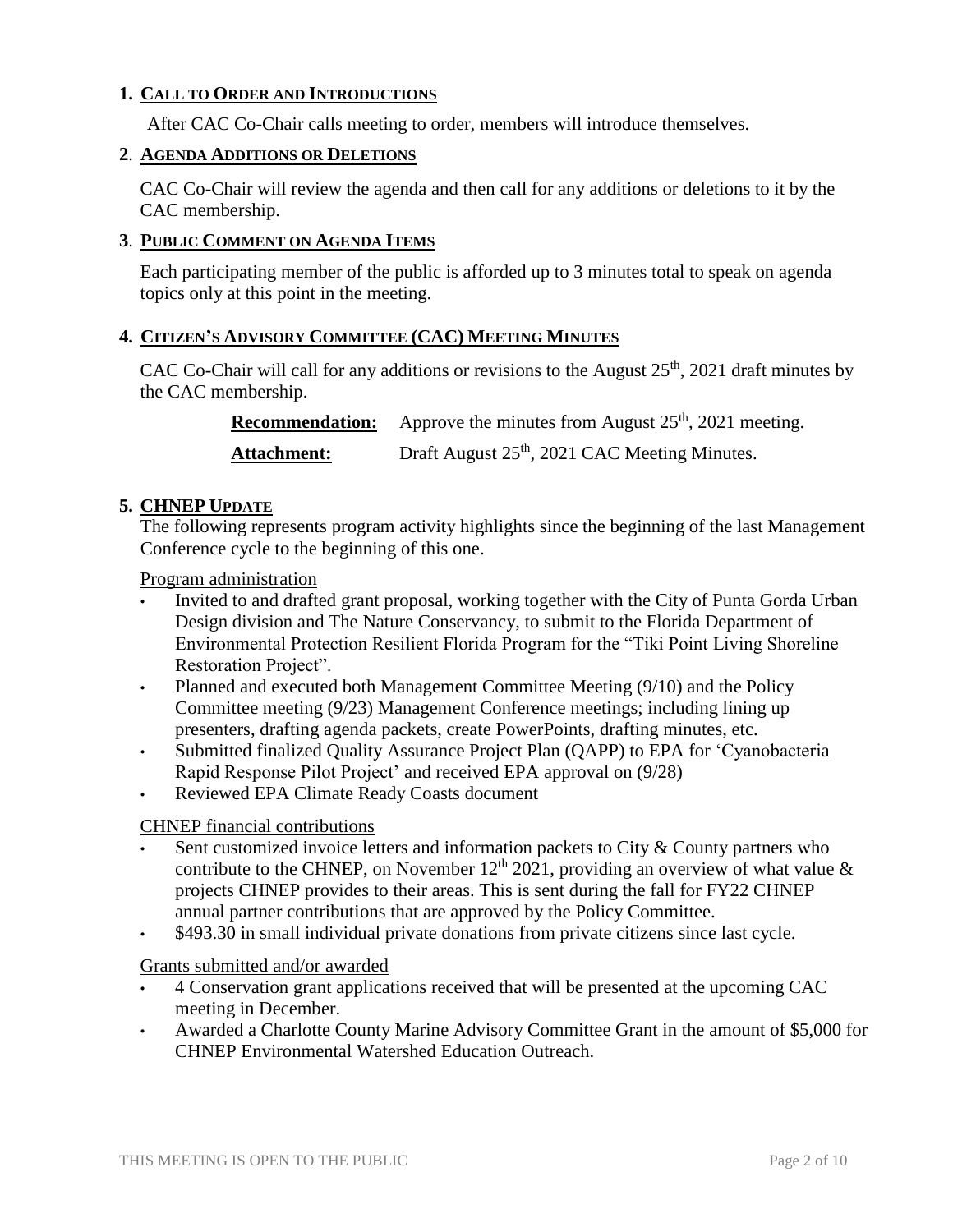- Updated the conservation grant page of the website to include the upcoming FY22 application (deadline of December 1st for a February1 award notice if the project is selected.)
- Notified that grant proposal for project entitled, "Wild Turkey Strand Habitat and Hydrologic Restoration," has been selected for funding under the 2021 Round of the NEP Coastal Watersheds Program.

Grant progress reports submitted

- Final mid-year progress report submitted to the EPA that reports on the period of April 2021- September 2021 in October of 2021.
- Q3 & Q4 Progress Report submitted to FDEP for NRDA grant for the LCHFI project in July and October of 2021
- Final Progress Report submitted to FDEP for salary agreement with CHNEP
- SWFWMD Q3 & Q4 report for FY 19, FY20 & FY21 was submitted July & October of 2021.

Other Finance/Admin Items

- Amended FY21 budget was updated and approved by the Policy Committee at the 9/23/2021 meeting.
- Finalized FY22 budget, which was approved by the Policy Committee at the 9/23/2021 meeting.
- CHNEP was awarded the EPA FY22 grant funding agreement, which includes the FY22 budget approved by Policy Committee as well as other forms/metrics required by the EPA.
- CHNEP FY22 budget was approved by the City of Punta Gorda city council
- Submitted letters to the SWFWMD to define the TBD projects that are outlined in the FY19 & FY21 agreements. The letters have been reviewed by the SWFWMD staff and are currently routing through approval processes. The letters will then be returned CHNEP for signature and the TBD project will be changed to the Myakka Headwaters Pilot Project.
- Gathered and submitted FY2021 NEPORT Habitat and Leveraging entries with over 70 submissions and data gathered from several new sources within cities, agencies, and counties. Many partners at smaller capacity found it difficult to contribute to the report, so CHNEP staff helped gather the needed information to complete submissions.
- Input Requisitions into the City's procurement process for continuing projects that start on October 1 until the end of FY2022. These were moved through procurement and official purchase orders have been issued.
- Input the Requisition for "Updating & Expanding the Functionality of the CHNEP's Water Quality Trend Analysis". This is a project with the University of Florida to strengthen the CHNEP's Water Atlas tool.
- Completed closing out FY21 by carrying over purchase orders and re-appropriating funds as necessary for FY22 that began on October 1, 2021

Regional and multi-jurisdictional organizational meetings CHNEP staff participated in

- South Lee County Hosted CHNEP Fall Management Committee Mtgs. (4)
- ANEP Board Meeting. (4)
- ANEP Executive Committee Meeting
- ANEP External Affairs Committee Meeting (2)
- Hosted Coastal Charlotte Harbor Monitoring Network Annual Meeting
- Water Quality Audit Fl. Dept. Environmental Protection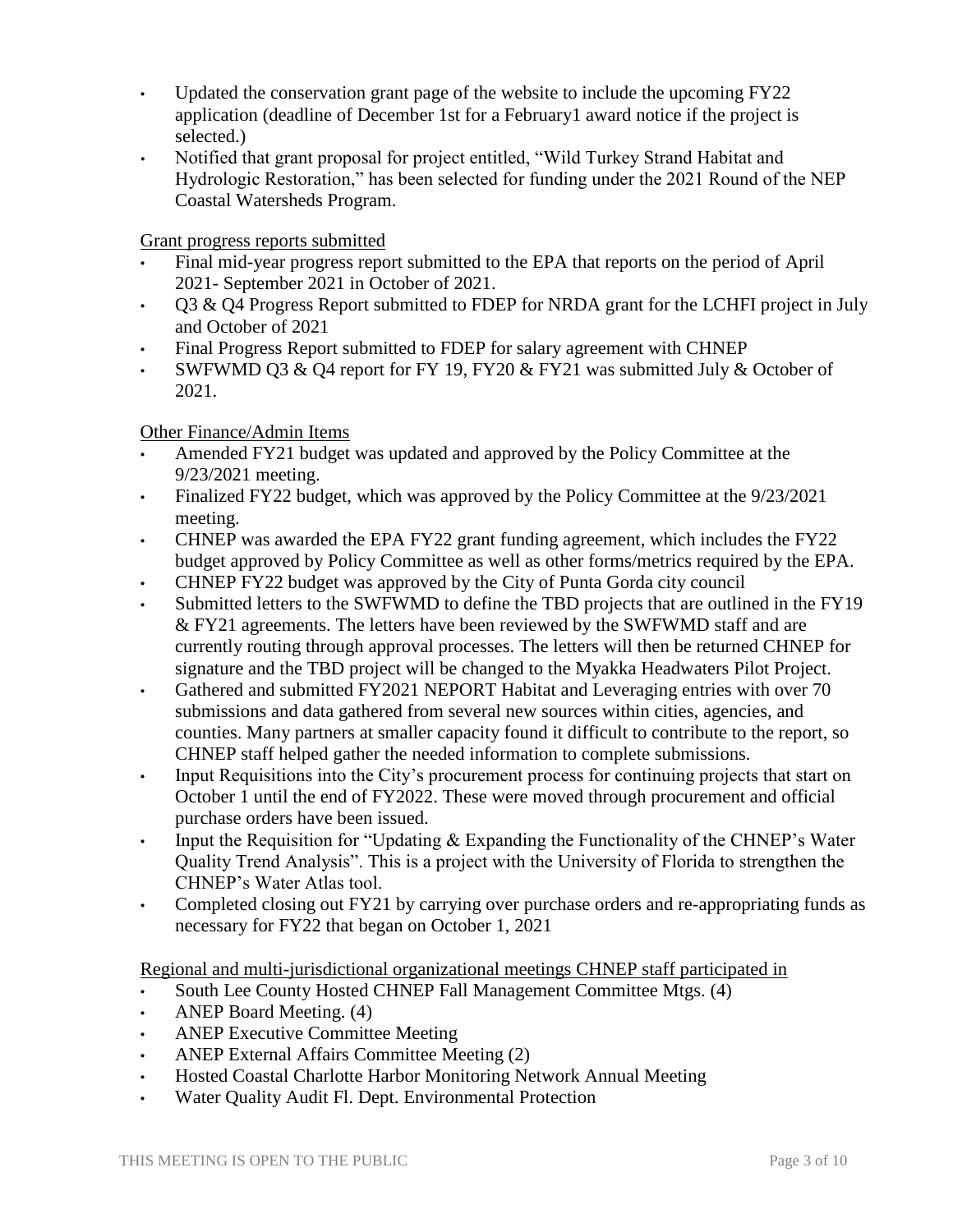- Water Quality Audit Lee County Environmental Laboratory
- Water Quality Audit Fl. Fish & Wildlife Conservation Commission
- Water Quality Audit City of Cape Coral
- Charlotte Harbor Flatwoods Initiative
- Charlotte Harbor Flatwoods Hydrological Modeling Meeting Project Meeting (4)
- Hydrological Modeling Project Meeting (4)
- South Lee County Hydrological Modeling Project Stakeholders Meeting
- CHNEP Water Atlas Mtg. with USF (4)
- CHNEP Water Atlas New Features UF
- EJ/DEI Planning Mtg. and Workgroup Mtg. (2)
- EPA Nutrients Working Group Meeting
- EPA Climate Working Groups Meeting
- Hosted CHNEP 2022 Nature Calendar Photo Selection Meeting
- Coastal Acidification Network Meeting (2)
- Myakka Headwaters Restoration Project Site Visit
- University of Florida Center for Coastal Solutions Data Analysis Project Meeting (2)
- Meeting with Village of Estero Mayor and City Manager regarding FDEO CDBG-MIT Resiliency Funding projects
- Everglades Working Group / Science Coordination Group Meeting, attended as SCG appointed voting group member
- Southwest Florida Estuarine Restoration Team (SWERT) Steering Committee
- SWFL Regional Resiliency Compact Meeting
- Living Shoreline Restoration Project Meeting (3)
- Science and Environmental Council Meeting
- Myakka River Management Coordinating Council Meeting
- Southwest Florida Seagrass Working Group Meeting
- Charlotte Harbor Flatwoods Hydrological Modeling Project Site Visit

CHNEP staff presentations

- Presented to the Southwest Florida Seagrass Working Group regarding current status of Charlotte Harbor area estuaries' seagrass data, water quality, and macroalgae data.
- Presented at the Coastal & Estuarine Research Federation (CERF) 2021 Conference for the Climate Change Resilience session on "Habitat Shifts and Migration in Response to Climate Change in Central and Southwest Florida".
- Presented on status of water quality in Charlotte Harbor and Charlotte County as well as ongoing projects to Punta Gorda Isles Civic Association and TEAM Punta Gorda.
- Presented on water quality and habitat resilience work of the Partnership to Peace River Audubon Society and Punta Gorda Garden Clubs.
- Presented at Florida Lake Management Society state conference, keynote presentation on "Citizen Science to Protect Waterways"
- Prepared Presentation for the Florida Redfish Symposium on Water Quality and Status in CHNEP Region
- Presented to Florida Dept. of Environmental Protection Webinar "Get to know CHNEP and the Sarasota Bay Estuaries".
- Presented at the Southeast Ocean and Coastal Acidification Network (SOCAN) Virtual Meeting.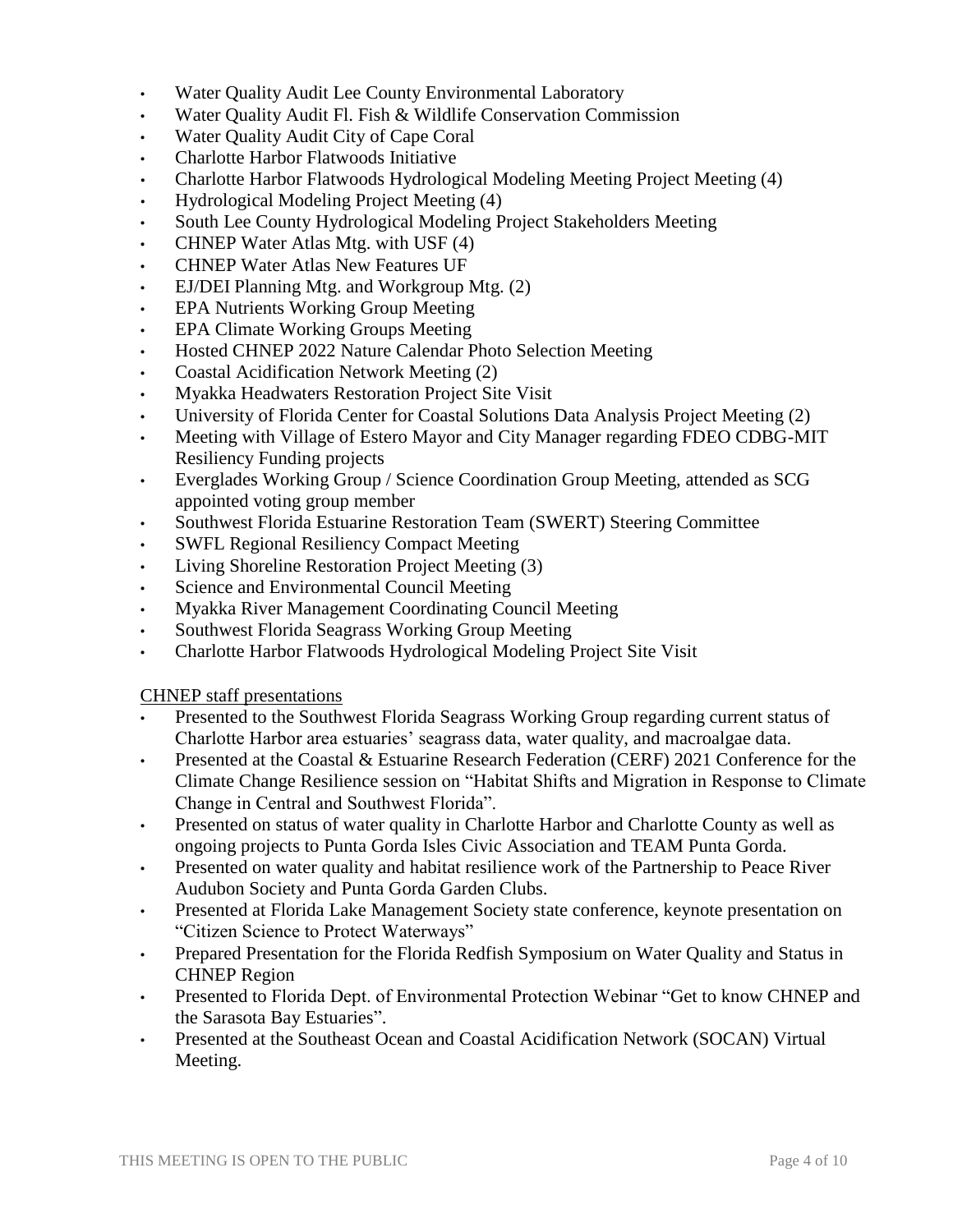CHNEP publications and external outreach events

- Completed the 2022 Nature Calendar Photo Contest with over 190 entries. A special CAC Photo Selection Meeting was held for CAC members to evaluate the photos.
- Worked with the City of Punta Gorda's Procurement staff to get the Request for Proposals (RFP) for the CHNEP 2022 Nature Calendar out to bid, which was awarded in early October.
- Finalized and sent the 2022 CHNEP Calendar to the printer.
- Completed seagrass loss maps for CHNEP basins to be featured in Water Atlas Seagrass Pages and for the Fall Harbor Happenings insert to the CHNEP 2022 Nature Calendar.
- Updated project fact sheets, available on CHNEP [website,](https://www.chnep.org/chnep-fact-sheets) to reflect recently completed projects including a fact sheet on [Macroalgae in Charlotte Harbor.](https://www.chnep.org/_files/ugd/252fd8_3d643e5404a74f5ba6a15f5b88a0918a.pdf)
- Completed the design of the [CHNEP Kid's Activity Book](https://www.chnep.org/publications) which features environmental education and activities for Grades  $2 - 5$ . The Activity Book was created in place of the Summer 2021 Harbor Happenings Issue and will be used at outreach events to reach younger generations, specifically the Kid's Sustainable Fishing Clinic.
- Held an educational booth at the Wildcat Tailgate in Polk County with a kid's activity about stewardship and fish habitat.
- Staged a booth at the [Miakka Hootenanny](https://www.facebook.com/CHNEP.Florida/) in Sarasota County to provide educational resources about how citizens can protect the water and wildlife in their community including kids' activities about sustainable fishing practices.
- Sponsored and hosted a booth at the virtual  $16<sup>th</sup>$  [Annual Sustainable Communities Workshop](https://www.scgov.net/government/sustainability/sustainability/sustainable-communities-workshop) in early November. CHNEP staff discussed current and recently completed projects with attendees as well as volunteer opportunities.
- Made a number of social media posts on a variety of topics including project site visits, CHNEP Volunteer events, and a National Estuaries Week [social media](https://www.facebook.com/CHNEP.Florida/) campaign that highlighted our resources and encouraged people to explore our estuaries.
- Created and Updated [Seagrass Fact Sheets](https://www.chnep.org/seagrass-fact-sheets) for CHNEP estuaries including 2020 data gathered by partners.
- Created and posted [FDEO CDBG-MIT Resiliency Funding Fact Sheet,](https://www.chnep.org/copy-of-federal-nep-competitive-funding) as well as sent out to partners who had requested such info (City of Punta Gorda and Village of Estero).
- Hosted Responding to Rising Waters: A Climate Resiliency Webinar

CHNEP monthly volunteer events

- Hosted citizen science training for the "Florida Horseshoe Crab Watch" program with a guest FWC biologist. Over 40 volunteers learned about the Florida Horseshoe crab as well as how to weigh, measure, identify, and tag them.
- Hosted a Coastal Cleanup at Ponce de Leon Park in Punta Gorda for International Coastal Cleanup Day and to celebrate National Estuaries Week. We partnered with Keep Charlotte Beautiful who provided supplies. 15 volunteers participated by collecting trash and data on what was picked up.
- Hosted a *Kid's Sustainable Fishing Clinic* at the Arcadia Rodeo in DeSoto County. Over 85 kids completed 30-minutes of educational activities to learn how to fish sustainably and received a free rod and reel that were grant-funded by Fish Florida. CHNEP staff was assisted by 7 volunteers that helped to successfully run four stations on knot-tying, casting, rules and regulations, stewardship.
- Hosted an EarthEcho Water Challenge where 15 volunteers learned about the importance of water quality monitoring and how they can contribute to a global effort in water monitoring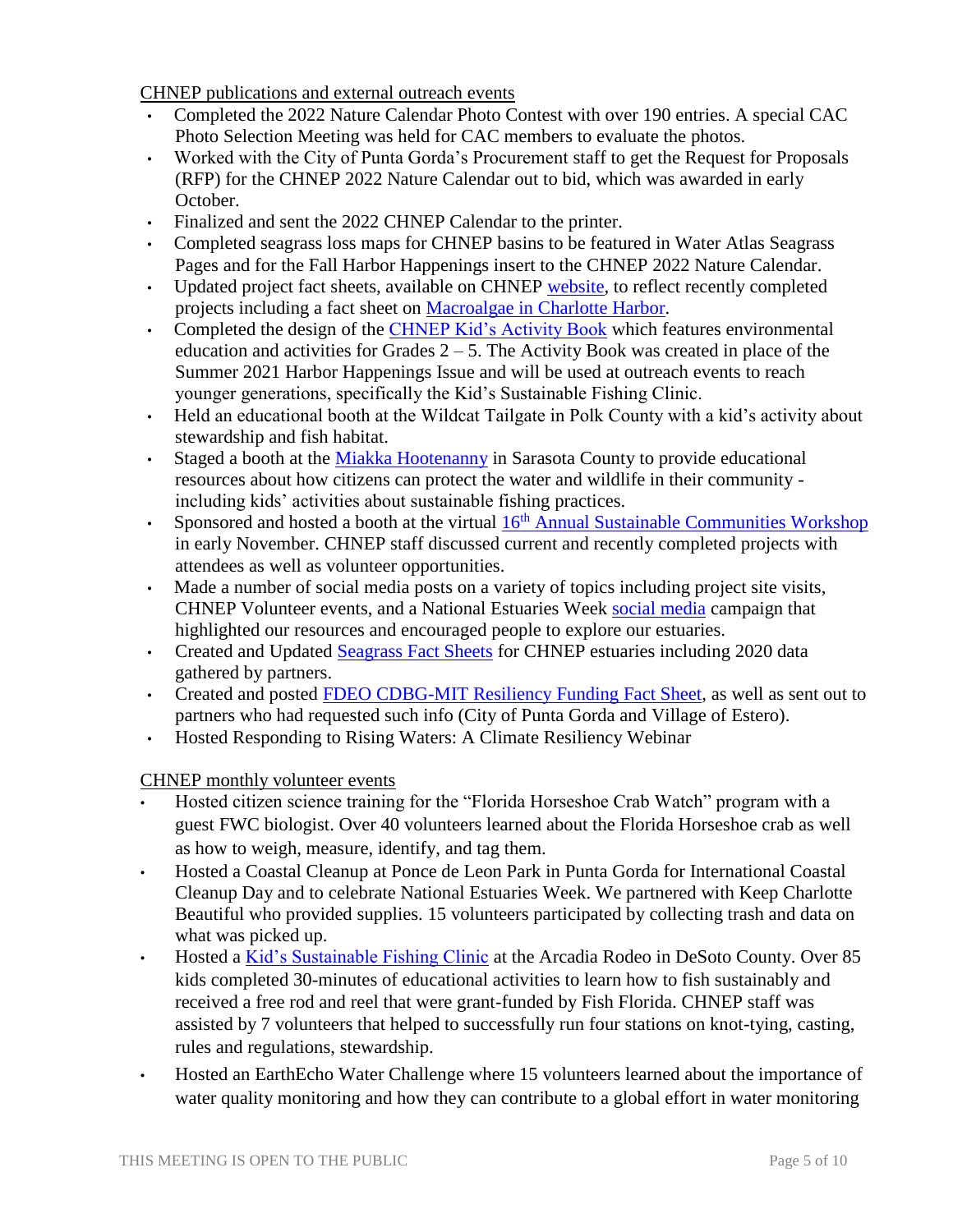reporting. Participants received a take-home kit to continue to sample their local waterbodies.

Outreach analytics

- 6,376 subscribers for CHNEP educational mailings
- 1,207 unique visitors and 1,936 page visits to CHNEP website
- 72 new Facebook followers (1,674 followers)
- 21 new Facebook Likes (1,401 total likes)
- Completed a National Estuaries Week [social media](https://www.facebook.com/CHNEP.Florida/) campaign that highlighted our resources and encouraged people to explore our estuaries.

## Media/Press

- Seagrass restoration in [Caloosahatchee](https://00f2e13b-36ff-42db-a187-b1a5d3023a82.filesusr.com/ugd/252fd8_57ca04202646411d8b8d095183949b7d.pdf) River provides many benefits -News-Press
- Water Quality [Team Punta Gorda Volunteers For A Better Community](https://teampuntagorda.org/maritime/)

CHNEP Executive Director Jennifer Hecker will be presenting the CHNEP Update.

**Attachments:** None

### **6. NEW CONSERVATION GRANT APPLICATIONS**

The Coastal & Heartland National Estuary Partnership's (CHNEP) goal for Public Engagement is to increase the proportion of the population that supports and participates in actions to protect and restore estuaries and watersheds. The Conservation Grants program is aimed to accomplish this goal through empowering organizations and citizens in the community to undertake activities that implement the CHNEP Comprehensive Conservation and Management Plan (CCMP) priority actions and goals.

Since 2001, CHNEP has offered grants to help establish and maintain environmental education efforts and further partnerships to help implement the CCMP. The cost reimbursement funding is in the \$500-\$3,000 range. It requires at least a 50% match of CHNEP funds, but that can be in the form of volunteer hours, in-kind donations, and other non-cash sources. Preference will be given to partners and to projects in communities that have been historically underserved.

The CHNEP does not fund the following:

- $\triangleright$  Events or services for which there is an admission fee or charge; CHNEP will consider providing support for scholarships to allow participation by those who would not otherwise be able to,
- $\triangleright$  Restoration or improvements on private property,
- $\triangleright$  Projects that personally financially benefit the applicant,
- $\triangleright$  Political action or legislative advocacy,
- $\triangleright$  Fundraising activities,
- $\triangleright$  Projects completed prior to the award of the grant,
- $\triangleright$  Items that will be sold by the grant recipient,
- $\triangleright$  Reprinting of existing material unless part of a larger educational program, or
- $\triangleright$  Capital improvement or endowment funds or usual operating costs.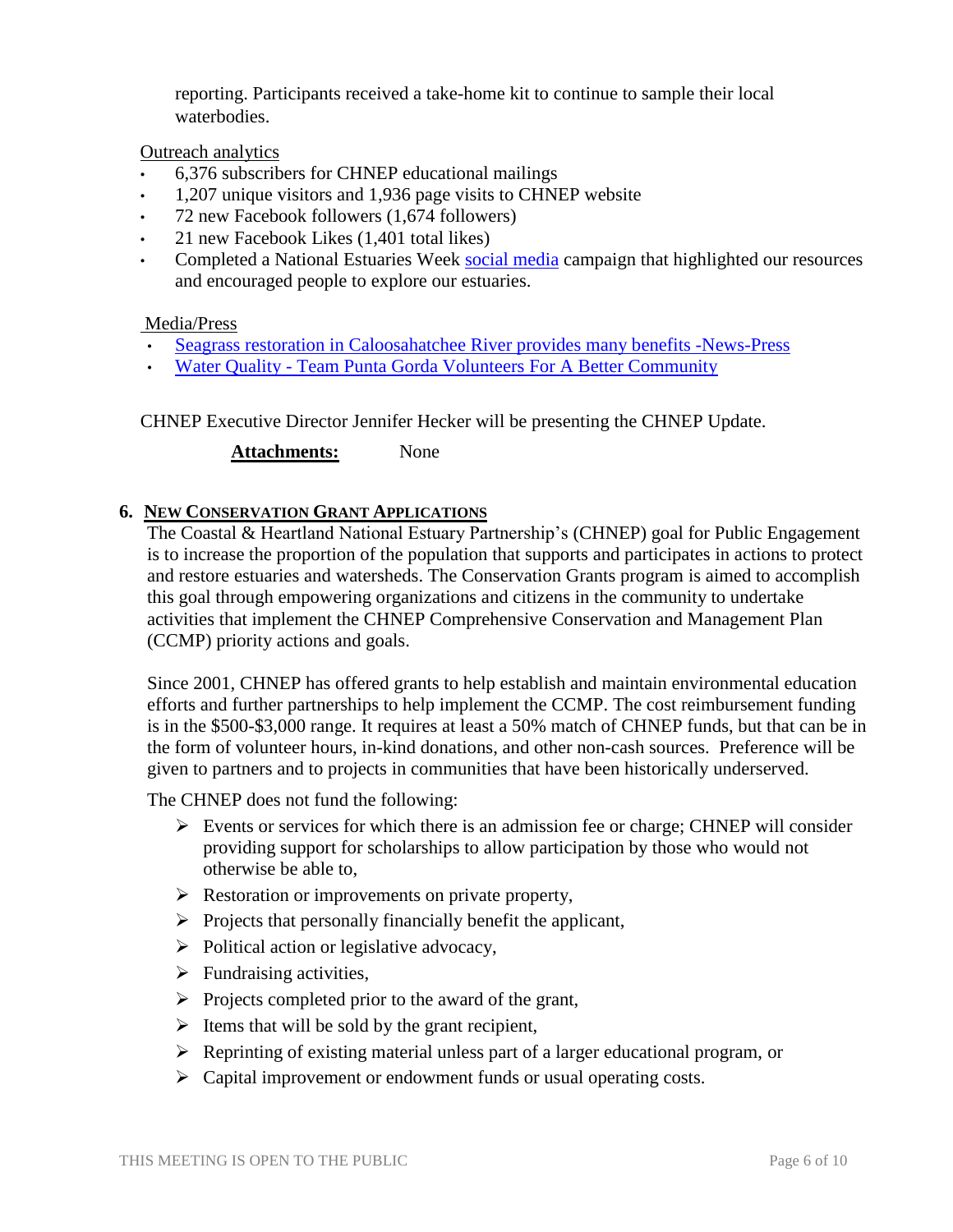### We have received 4 new applications before the summer December 1<sup>st</sup> deadline for evaluation to potentially fund as follows:

| <b>Project Title</b>                                                              | Org                                                           | <b>Contact</b>             | <b>Request</b> | Cost        | <b>Short Description</b>                                                                                                                                                                                                                                                                                                                                                                                                                                                                                                                                                                                                                        |
|-----------------------------------------------------------------------------------|---------------------------------------------------------------|----------------------------|----------------|-------------|-------------------------------------------------------------------------------------------------------------------------------------------------------------------------------------------------------------------------------------------------------------------------------------------------------------------------------------------------------------------------------------------------------------------------------------------------------------------------------------------------------------------------------------------------------------------------------------------------------------------------------------------------|
| <b>Inclusion of Charlotte</b><br>Harbor in the 'Go Hydrology'<br>Journal          | <b>Nature Folk</b><br>Inc.                                    | Robert<br>Sobczak          | \$3,000.00     | \$6,000.00  | The project will bring will help increased water quality<br>awareness and engagement by using Go Hydrology's<br>unique blend of expertise in science communication.<br>The proposed project will result in a series of user<br>friendly and easy to read charts and diagrams, along<br>with narrative explanations and other innovative multi-<br>media creative content that will illuminate and<br>celebrate the regions water cycle.                                                                                                                                                                                                         |
| 2022 Great American<br>Cleanup - Clean YOUR Block                                 | Keep<br>Charlotte<br><b>Beautiful</b>                         | Rhonda<br>Harvey           | \$1,875.20     | \$4,925.20  | This event is in addition to the Great American<br>Cleanup but KCB will be encouraging people to<br>commit to keeping their block clean year-round.<br>Volunteers will receive their own bucket, grabber,<br>vest, gloves, hand sanitizer, and shirt. These items will<br>be used at cleanups throughout the year.                                                                                                                                                                                                                                                                                                                              |
| What you See on the Land,<br>Lands in the Sea: A<br><b>Children's Art Exhibit</b> | Friends of<br>Lovers Key                                      | Louise<br>Kowitch          | \$3,000,00     | \$18,404.00 | Children from Lovers Key Eco-Arts Camp will create<br>artwork interpreting the impact of land use on coastal<br>habitats and waterways. Their work will be displayed<br>in an exhibit at Lovers Key State Park entitled, "What<br>You See on the Land, Lands in the Sea". The exhibit<br>will encourage park visitors to practice stewardship of<br>coastal eco-systems. At the Welcome and Discovery<br>Center at Lovers Key State Park in August 2022. The<br>exhibit represents the culmination of campers'<br>learning experiences in environmental science, artistic<br>expression, and nature-based recreation in the barrier<br>islands. |
| Myakka River Management<br><b>Coordinating Council</b><br>(MRMCC) Website         | Myakka<br>River<br>Mgmnt.<br>River<br>Coordinating<br>Council | James<br>"Chris"<br>Oliver | Ś.<br>220.00   | Ŝ<br>720.00 | Continued financial support for the MRMCC"s website<br>which is an educational resource about the watershed<br>in the CHNEP service area.                                                                                                                                                                                                                                                                                                                                                                                                                                                                                                       |
| <b>Total Amount of Funding Requested</b>                                          |                                                               |                            | Ś              |             | 8.095.20                                                                                                                                                                                                                                                                                                                                                                                                                                                                                                                                                                                                                                        |

The next Conservation Grant deadline is April 1<sup>st</sup>, 2022 for an award notice in May 2022. Those projects are to be completed by September 30<sup>th</sup> 2022. Please direct applicants interested in funding for future projects to: [https://www.chnep.org/conservation-grants.](https://www.chnep.org/conservation-grants) All funds are given on a reimbursement basis**.**

CHNEP Finance & Grants Specialist, Andrew Webb, will be giving an overview of the Conservation Grants program as well as the grant applications received this cycle and staff recommendations regarding them. The CHNEP is seeking CAC input on associated funding awards.

**Recommendation:** Gather CAC input on Winter 2021 Applications.

Attachments: Conservation Grants Winter 2021 Applications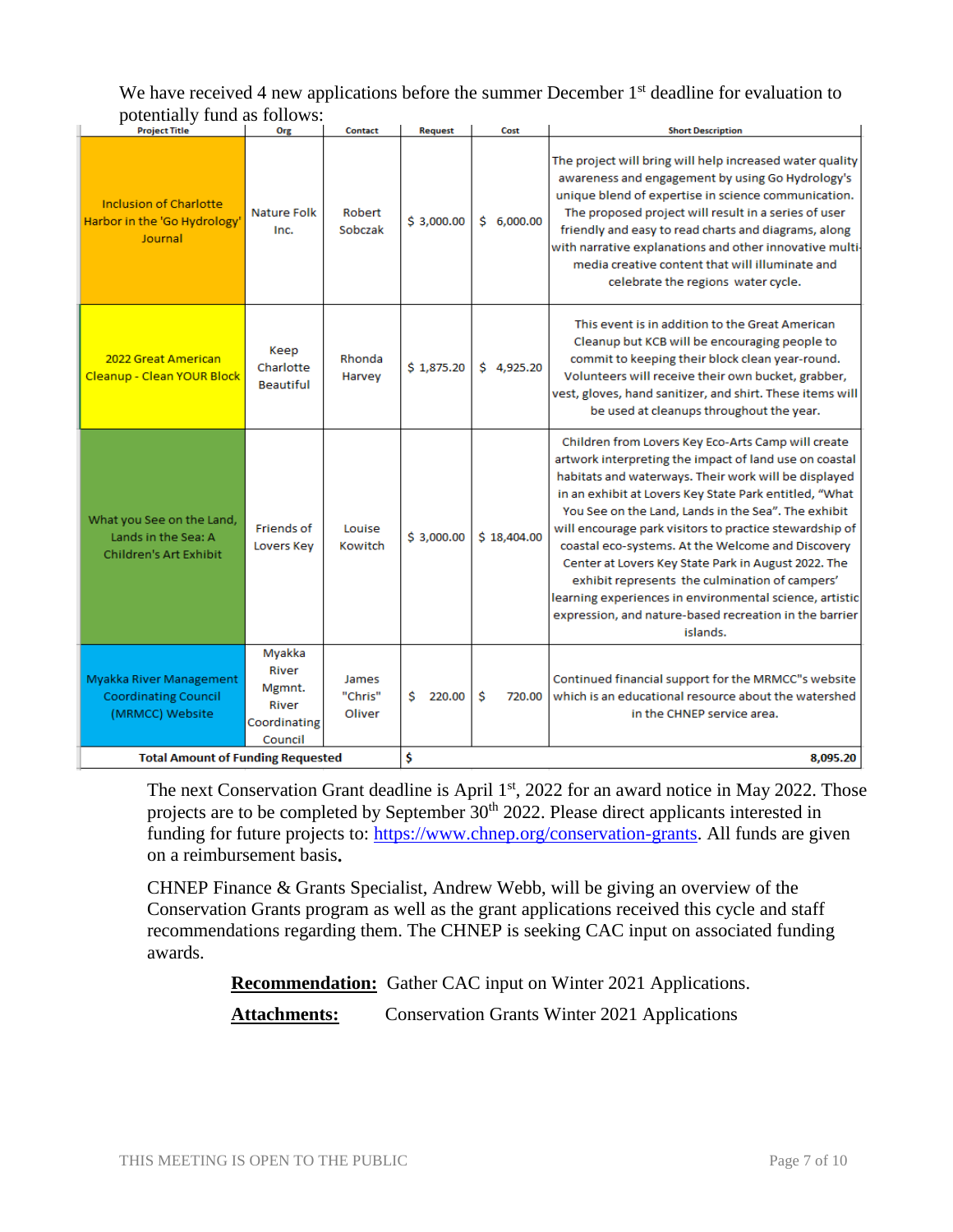# **7. CLIMATE CHANGE NEEDS ASSESSMENT DISCUSSION & EXERCISE**

This is a working group discussion and exercise that the Committee will undertake on CAC outreach to respective counties to aid Community Resiliency in response to Climate Change, including conducting a Climate Change Needs Assessment survey. The U.S. EPA set a goal for all National Estuary Programs to be "climate ready" by 2020. This was done at the CHNEP did this by adapting the 2019 Comprehensive Conservation and Management Plan (CCMP) revision to address climate change risks. As Central and Southwest Florida continues to experience climate change, adaptation planning will be crucial to minimize adverse effects to coastal systems. Strategies for addressing climate change impacts are woven throughout the CHNEP's Comprehensive Conservation and Management Plan (CCMP, [https://www.chnep.org/our-plan\)](https://www.chnep.org/our-plan).

CAC Representative from Glades County, Bridget Washburn, will briefly present a draft Climate Change Needs Assessment Survey built by Growing Climate Solutions and the CHNEP for use with Glades County – the County that Bridget is the appointed representative to. Following the presentation, there will be open discussion for remainder of the agenda item on what can be done through CHNEP CAC to develop a strategy for CAC members to create a survey and interview members of their communities in order to contribute findings to a Climate Needs Assessment for the CHNEP area.

Debi Osborne, CAC Co-Chair, will be leading and facilitating this discussion and exercise to finalize the draft survey and to create a CAC Committee Work Plan with Timetable for CAC members willing to implement this in the communities they are appointed to represent.

> **Recommendation:** Use in Committee member outreach as outreach tool. Attachments: Climate Change Needs Assessment Survey.

## **8. CHNEP TECHNICAL PROJECTS UPDATES**

CHNEP Water Atlas is nearing completion on several enhancements that will be beneficial to multiple users; this includes new Habitat Restoration Needs maps, Habitat Resiliency to Climate Change interactive mapper, Numeric Nutrient Criteria Calculator, and Seagrass pages-several of which will be previewed during the discussion so that CAC members will be able to dive in and access resources easily. In addition to the projects featured earlier on the agenda, several other research and/or restoration projects (or phases of projects) in the program area are currently underway with CHNEP FY20 and FY21 funds.

### Projects:

- Water Atlas Improvements
- Charlotte Harbor Flatwoods Hydrological Modeling Project
- Cyanobacteria Rapid Response Pilot Project
- Charlotte Harbor Flatwoods Hydrological Modeling Project
- South Lee County Watershed Initiative Hydrological Modeling Project
- Wild Turkey Strand Restoration Project

Nicole Iadevaia, CHNEP Research & Outreach Manager, will be presenting updates of progress made on these projects since the last CHNEP Management Conference committee meeting cycle.

**Recommendation:** Use in Committee member outreach as educational resource.

**Attachments:** Updated Project Fact Sheets.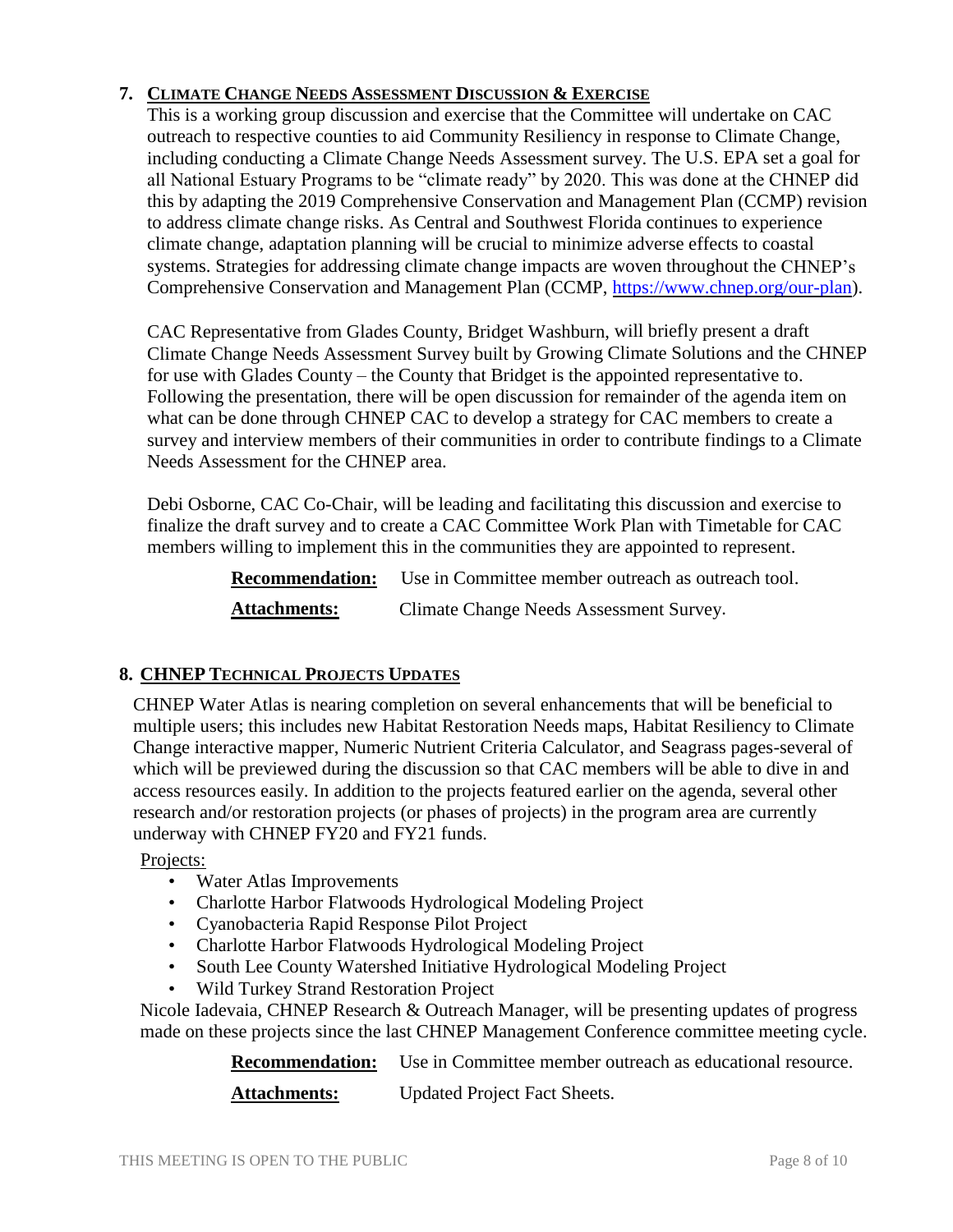# **9. GATEWAY TO MYAKKA RESTORATION PROJECT**

Conservation Foundation of the Gulf Coast will be sharing an outreach video of the recently completed CHNEP/Conservation Foundation project 'Gateway to Myakka Restoration' as well as future planned projects for the area. Project work took place over a two-year period and involved the removal of invasive species and planting of native vegetation. The property is one mile of riverfront located in the 66-mile Myakka River corridor, upstream of Myakka Lake. The project is one example of how CHNEP funding can be used to supplement regional work to restore water, wildlife, and habitats and or complete aspects of a project that cannot be funded easily by other partners. Many entities are working together to acquire and restore habitats within the Myakka River basin with focus on the marsh areas feeding into Myakka Lake in the State Park.

**Recommendation:** Use in Committee member outreach as educational resource.

**Attachments:** Gateway to Myakka Marsh Restoration Project Fact Sheet.

### **10. CHNEP SEAGRASS FACT SHEETS**

The Coastal & Heartland National Estuary Partnership recently completed updated Seagrass Fact Sheets for CHNEP estuaries. The CHNEP has always made it central to its mission to take the best available science which includes highly technical information, and then accurately and succinctly communicate it to the public so it can be readily understood and utilized. As a result, CHNEP created Seagrass Fact Sheets that break down seagrass conditions by basin in the CHNEP area and include recent 2020 data gathered by partners as well as information as to why seagrasses are important indicators of estuarine health and water quality.

Sarina Weiss, CHNEP Research Specialist, will be presenting on this item.

**Recommendation:** Use in Committee member outreach as educational resource. Attachments: Updated CHNEP Seagrass Fact Sheets.

## **11. CHNEP KID'S ACTIVITY BOOK**

The Coastal & Heartland National Estuary Partnership recently completed a "Kids Activity Book" in place of the Summer 2021 Harbor Happenings Issue. The Kids Activity Book features topics for Grades 2 through 5 on the water cycle, watersheds, habitat, and sustainable fishing as well as hands-on activities. This educational outreach tool can be used by CHNEP staff and CAC members to reach younger generations at community outreach events. It is available under 'Educational Publications' at<https://www.chnep.org/publications> and is in the process of being printed.

Sophia Brown, CHNEP Public Outreach Specialist, will be presenting on this item.

**Recommendation:** Use in Committee member outreach as educational resource. Attachments: Updated Project Fact Sheets

### **12. CALUSA WATERKEEPER REGIONAL WATER QUALITY IMPAIRMENT ASSESSMENT**

The presentation will be a review of the regional impairment assessment by Calusa Waterkeeper, issued last March. The emphasis of the report is evaluating metrics used to describe drivers of